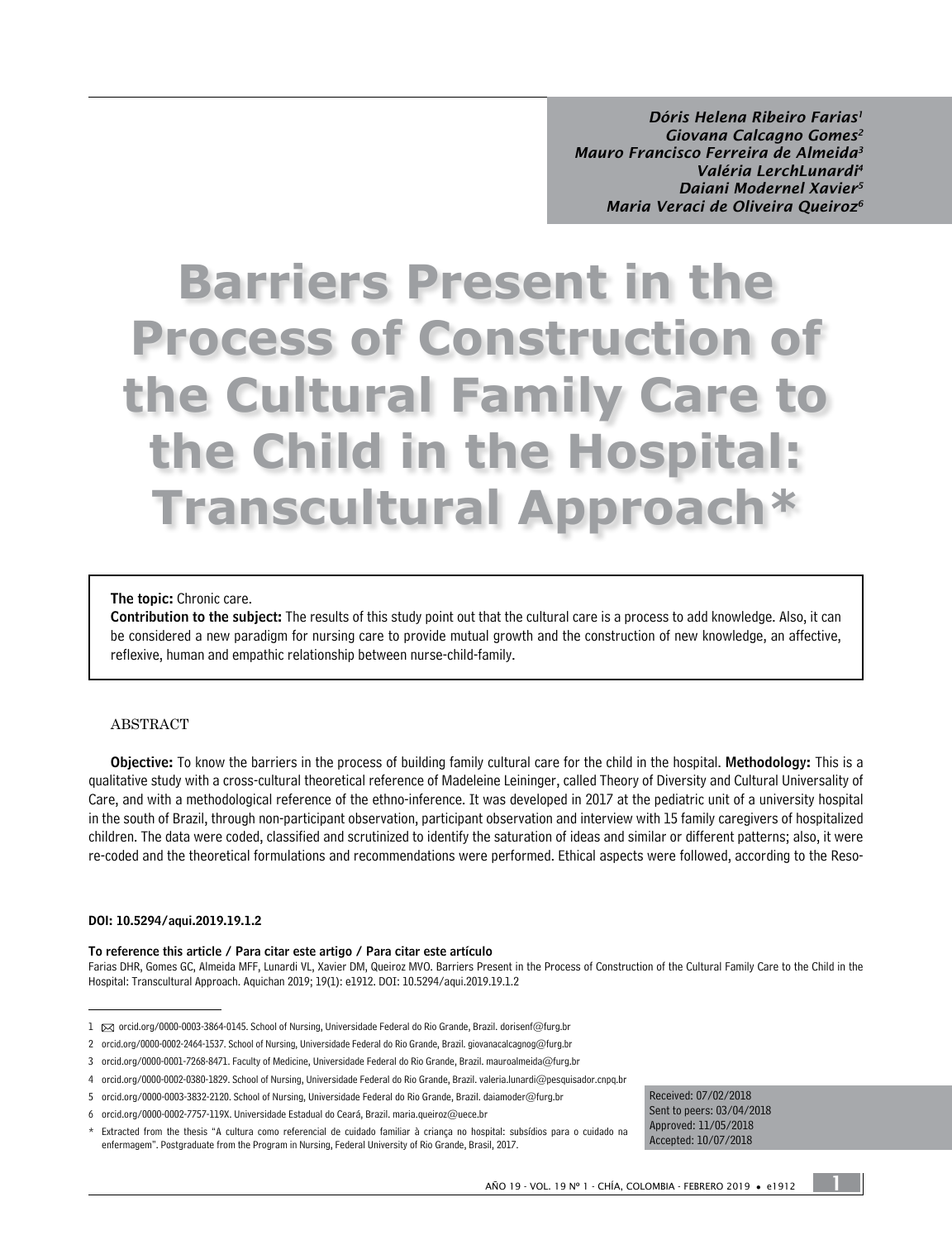lution of the National Research Ethics Council 466/2012. Results: The data showed as a barrier the need for hospitalization as a factor of family vulnerability, control of the unit's health team members, hospital norms and routines, and the need to transgress as a manifestation of family care. Conclusion: Cultural care is a process that aggregates knowledge and can be considered a new paradigm for the accomplishment of nursing care by providing the mutual growth and construction of new knowledge, an affective, reflexive, human and empathic relationship between the nurse, the child and the family.

#### KEYWORDS (source: DeCS)

Child care; hospitalized child; family; culture; cultural anthropology; cross-cultural nursing.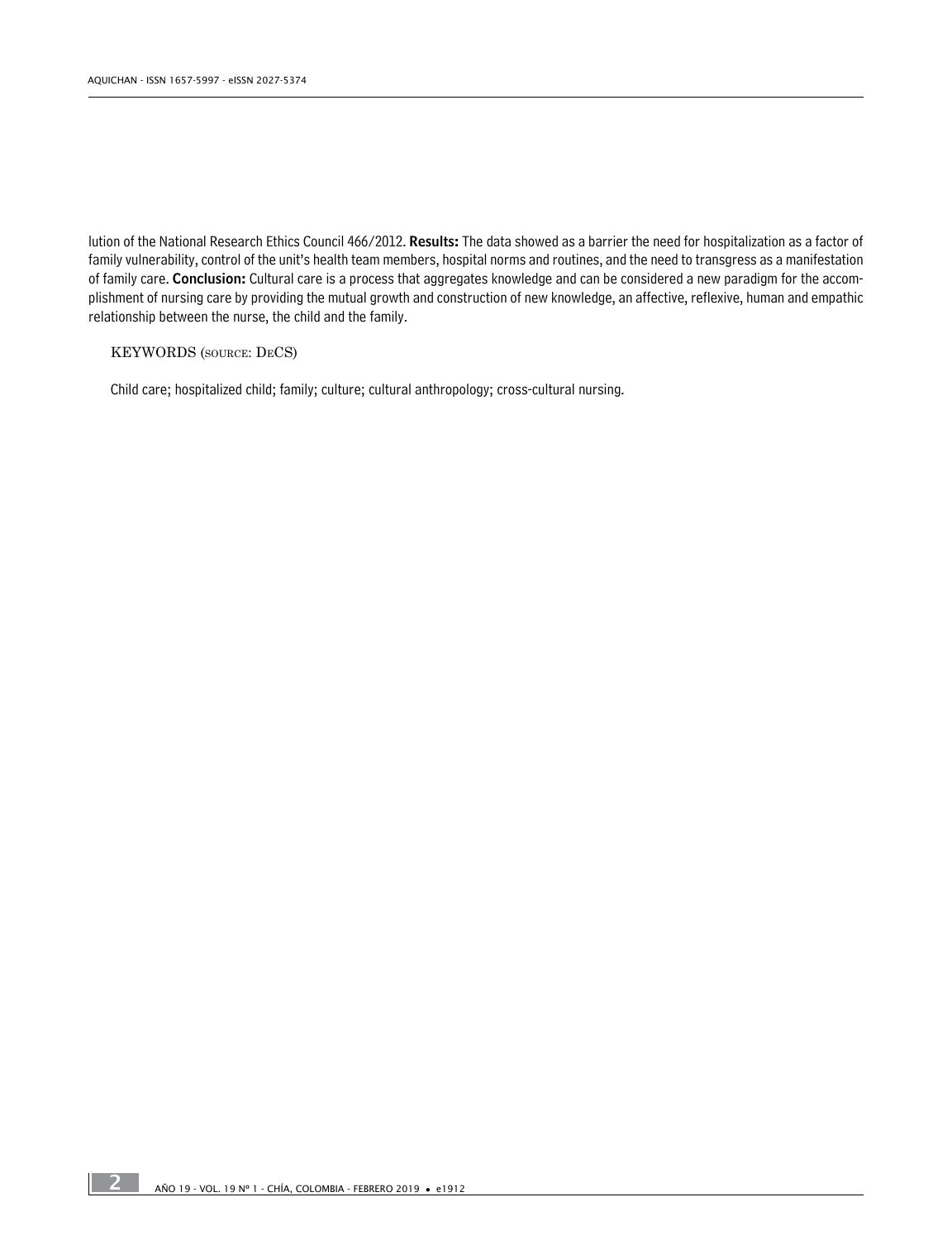# *Barreras presentes en el proceso de construcción del cuidado familiar cultural al niño en el hospital: enfoque transcultural\**

#### RESUMEN

Objetivo: conocer las barreras presentes en el proceso de construcción del cuidado familiar cultural al niño en el hospital. Metodología: estudio cualitativo que tuvo como referencial teórico transcultural de Madeleine Leininger, denominado Teoría de la Diversidad y la Universalidad de los Cuidados Culturales, y como referencial metodológico la etnoenfermería. Se desarrolló en 2017 en la unidad de pediatría de un hospital universitario del sur de Brasil, mediante observación no participante, observación participante y entrevista con 15 familiares cuidadores de niños hospitalizados. Los datos han sido codificados, clasificados y analizados para identificar la saturación de ideas y los patrones similares o diferentes; además, han sido recodificados y se realizaron las formulaciones teóricas y las recomendaciones. Los aspectos éticos fueron cumplidos, de acuerdo a la Resolución de la Comisión Nacional de Ética en Investigaciones 466/2012. Resultados: los datos de la investigación han mostrado barreras como la necesidad de hospitalización del niño como factor de vulnerabilidad familiar, el control de los miembros del equipo de salud de la unidad, las normativas y rutinas del hospital y la necesidad de transgredir como manifestación del cuidado familiar. Conclusión: el cuidado cultural es un proceso que aporta saberes y puede ser considerado un nuevo paradigma para la realización del cuidado de enfermería al proporcionar el crecimiento mutuo y la construcción de nuevos saberes, de una relación afectiva, reflexiva, humana y empática entre enfermero-niño-familia.

#### PALABRAS CLAVE (fuente: DeCS)

Cuidado del niño; niño hospitalizado; familia; cultura; antropología cultural; enfermería transcultural.

Extraído de la tesis "A cultura como referencial de cuidado familiar à criança no hospital: subsídios para o cuidado na enfermagem". Posgrado en Enfermería, Universidad Federal de Río Grande, Brasil, 2017.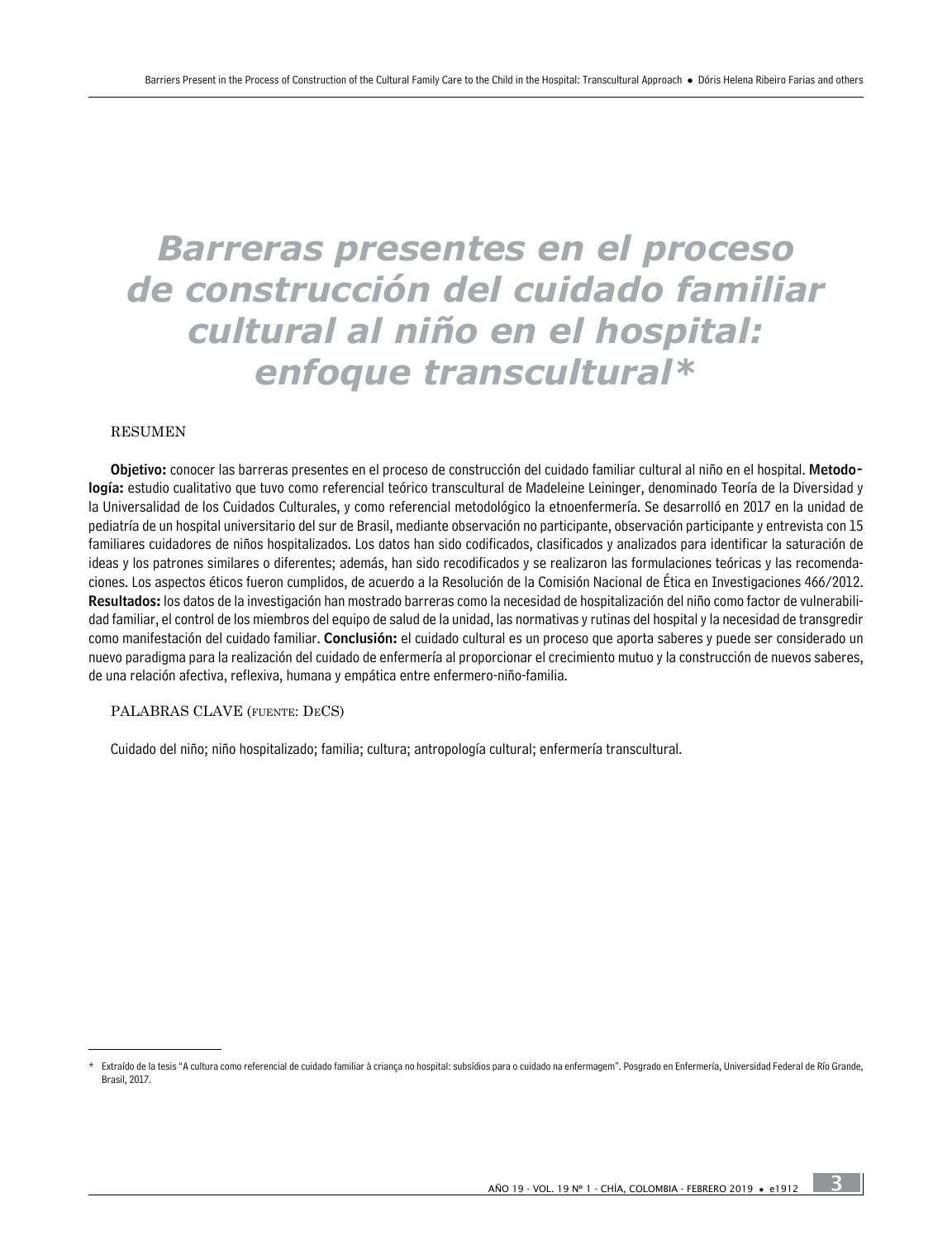# *Barreiras presentes no processo de construção do cuidado familiar cultural à criança no hospital: abordagem transcultural\**

#### RESUMO

Objetivo: conhecer as barreiras presentes no processo de construção do cuidado familiar cultural à criança no hospital. Metodologia: estudo qualitativo, que teve como referencial teórico transcultural de Madeleine Leininger, denominado Teoria da Diversidade e Universalidade Cultural do Cuidado, e como referencial metodológico a etnoenfermagem. Foi desenvolvido em 2017 na unidade de pediatria de um hospital universitário do sul do Brasil, mediante observação não participante, observação participante e entrevista com 15 familiares cuidadores de crianças internadas. Os dados foram codificados, classificados e escrutinados para identificar a saturação de ideias e os padrões semelhantes ou diferentes; além disso, foram recodificados e as formulações teóricas e as recomendações realizadas. Os aspectos éticos foram seguidos, conforme a Resolução do Conselho Nacional de Ética em Pesquisa 466/2012. Resultados: os dados do estudo mostraram como barreiras a necessidade da internação da criança como fator de vulnerabilidade familiar, o controle dos membros da equipe de saúde da unidade, as normas e rotinas do hospital, e a necessidade de transgredir como manifestação de cuidado familiar. Conclusão: o cuidado cultural é um processo que agrega saberes e pode ser considerado um novo paradigma para a realização do cuidado de enfermagem ao proporcionar o crescimento mútuo e a construção de novos saberes, de uma relação afetiva, reflexiva, humana e empática entre enfermeiro-criança-família.

#### PALAVRAS-CHAVE (fonte: DeCS)

Cuidado da criança; criança hospitalizada; família; cultura; antropologia cultural; enfermagem transcultural.

Extraído da tese "A cultura como referencial de cuidado familiar à criança no hospital: subsídios para o cuidado na enfermagem", Programa de Pós-graduação em Enfermagem, Universidade Federal do Rio Grande, 2017.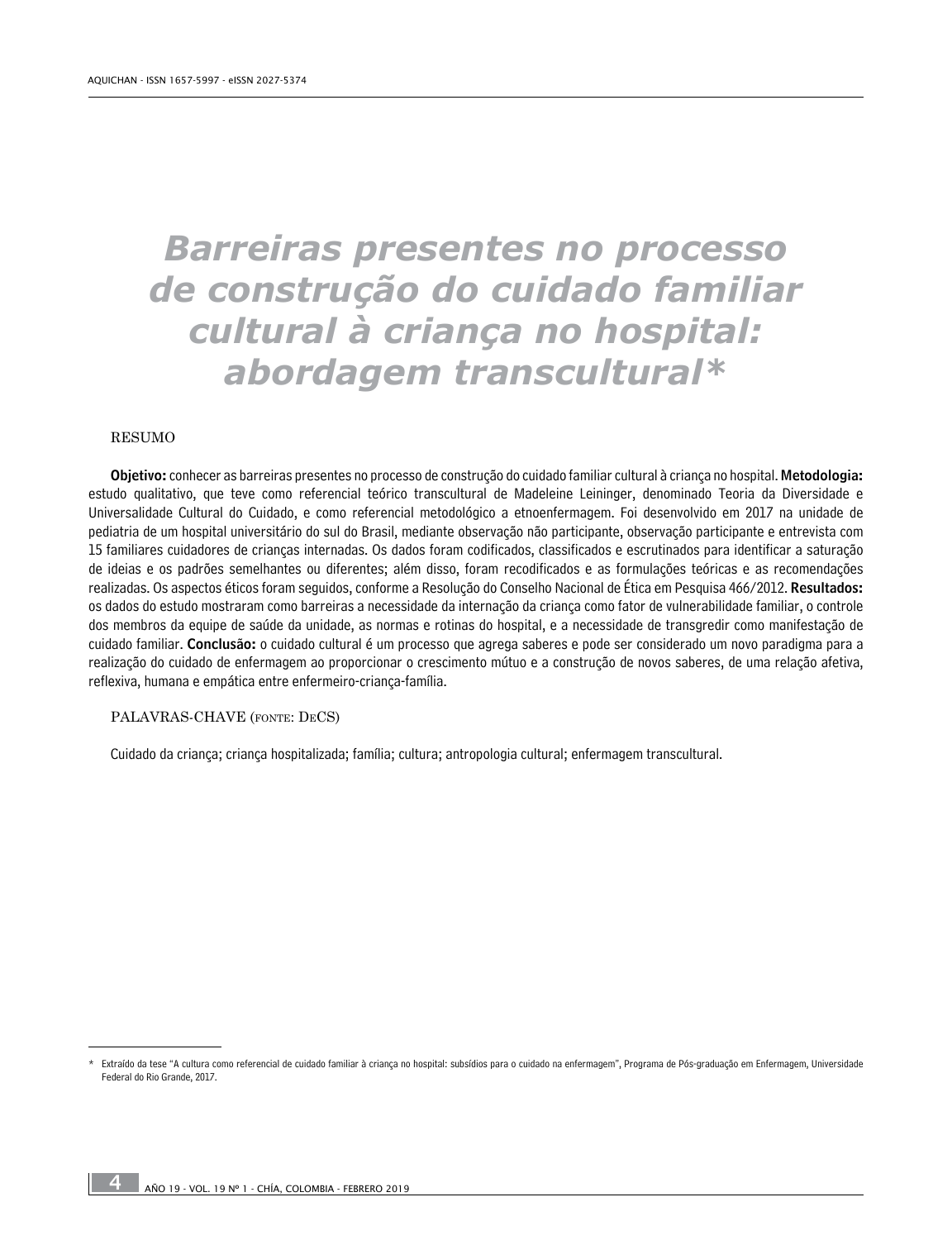# Introduction

Children hospitalization is a critical time for both the child and the family. It is a period that brings countless repercussions, such as the absence of the home, distance from family and friends, and the exposure to painful procedures (1). The experience of hospitalization for the child is generally related to the patient's age, hospitalization time, type of condition, guidelines for hospitalization, and therapeutic contacts before, during and after the hospitalization (2). In the hospital, the family tends to be depersonalized as it needs to adapt to the norms and routines imposed by the hospital institution (3). It is up to the nursing professional to organize and develop caregiving actions with each family according to their needs, and participation in child care in this context (4).

The stress suffered by the conflicts generated by the imposition of hospital norms and routines can compromise the care of the hospitalized children. Faced with norms and routines, the family member may feel their life invaded by different institutional duties to their beliefs, values, and habits of life (5).

The coexistence in the family and the nursing team has shown that even if the family understands norms and routines as necessary, it is not always subject to compliance, which can generate conflicts that compromise this relationship (6). Given the complexity of the child´s experience in the hospital, this environment should have a relationship of affection and cooperation between the family, the child and the nursing team (5, 7). When feeling with less autonomy during hospitalization, the family may present anguish and suffering for conflicting interpersonal relationships with the health team(8).

In addition to this, the family tries to take care of the child in the hospital based on their care practices. These are based on their beliefs, customs, resources, and visions of the world, not always compatible with the care culture of the multi-professional team. In this sense, the nursing professional who works in the hospital needs to consider the patient's culture in the planning of care (9). From a cultural perspective, the family is a health care unit with its own views on health and illness, its own attitudes and ways of caring (10).

In this manner, the ethno-inference is appropriate to the theme of the study by highlighting the cultural aspect of family care as an indivisible dimension of the human being. Thus, the diversity and cultural universality of care also permeate child care in the pediatric unit. Such understanding enables the professional to take care of the patients´ culture (9).

The ability of the family to stay healthy is based on their care practices, based on their resources as a unit with beliefs, values, knowledge, and ways of caring (11). Professional and popular health care practices come from culture and influence nursing practices and systems. These two care systems have their own values and practices and may lead to disagreements among them in some societies (9).

The possible cause of conflicts that hinder the development of the nursing work process in the hospital environment can be due to the cultural shock, because of the presence of the family and professionals in the same environment, having to divide the space and be adjusted, leading different behaviors, beliefs and worldviews. Culturally congruent care can be understood as an intentional action built by the interaction between scientific knowledge and the appreciation of the cultural knowledge of children and their families, by the health professionals who provide it (12, 13). Thus, one of the strategies for caring is to seek to understand the everyday reality of being cared, that is, an understanding of the human being in its various dimensions, including the cultural dimension (2).

When sharing the child´s care with the family, nursing needs to know their cultural references of care to help them experience the hospitalization of the child in the best possible way. Nursing attributes the quality of working with multiculturality, drawing attention to the cultural diversity of care (9). Thus, it needs to deepen not only the clinical aspects of this relationship but also to get closer to the culture of those families that interacts professionally. In this context, this study has as guiding question: Which are the barriers present in the construction of family cultural care to the child in the hospital? The barriers are understood as the aspects that hinder the expression of cultural care by the families. From this, it was aimed to know the barriers present in the process of construction of the cultural family care to the child in the hospital.

# Methodology

The methodological reference used in this study was the ethnographic survey, used to obtain facts, feelings, worldviews and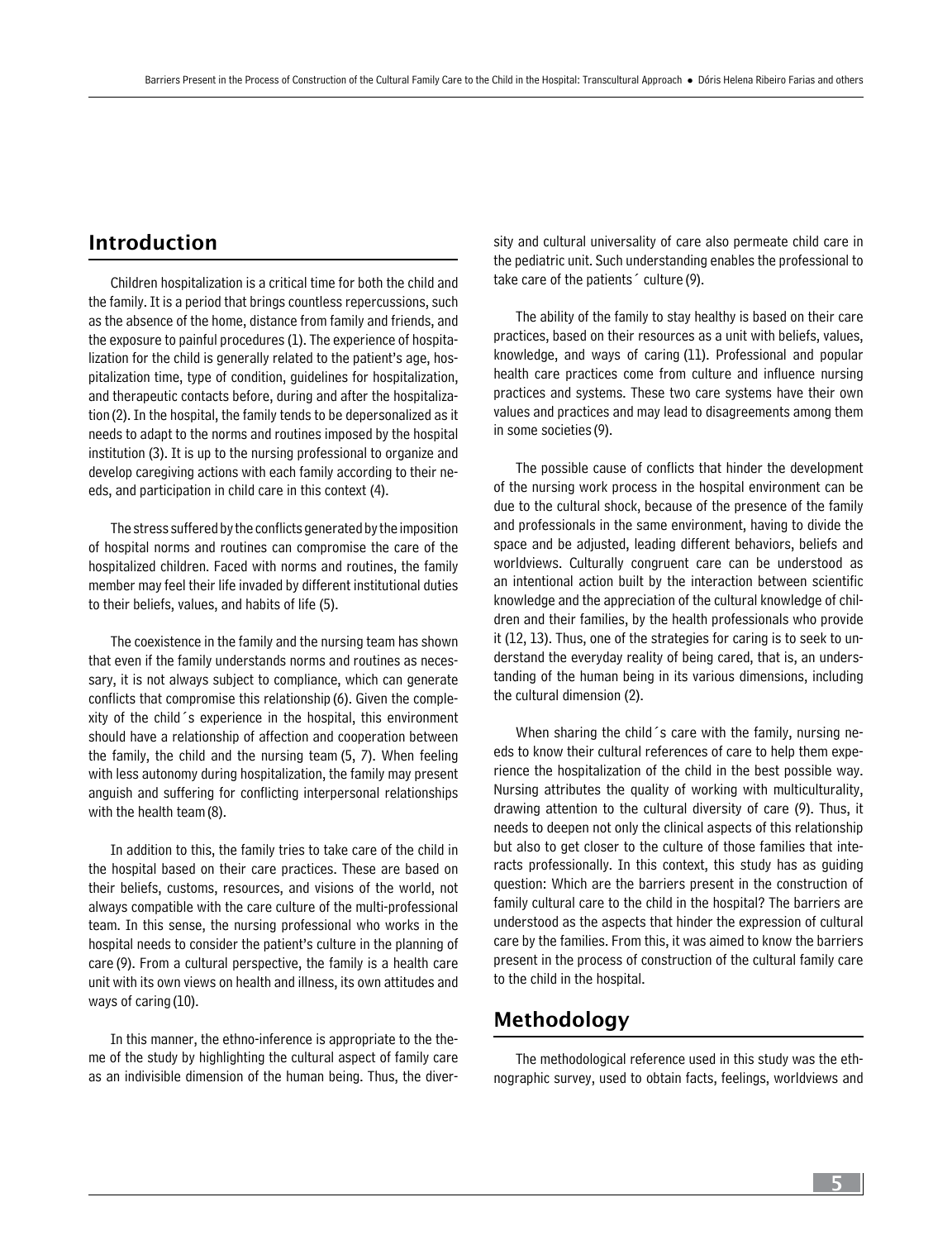other types of data that reveal the reality, truths and ways of life of people, which allows understandingthe beliefs and values. The context is the unit of pediatrics of a university hospital (HU) of the south of Brazil. This hospital is a reference in maternal and child care. The pediatric unit has 18 beds for children aged from 0 to incomplete 12 years old, who are hospitalized by the Unified Health System (UHS).

The key informants were 15 family caregivers who met the inclusion criteria: Being a family member of the child and providing direct care in the hospital setting, and being over 18 years old. Family members who only visited the children in the hospital were excluded. The key informants signed the informed consent term.

The insertion of the researcher in the field was in August 2016, through the different work shifts in which it was possible to approach the team of the unit and the family caregivers. The data collection was developed during the period from December 2016 to May 2017 with four phases of observation and an interview.

The observation script was based on the beliefs, values,and ways of caring for these families. This methodology seeks to show how they express their cultural values in the hospital environment and the barriers present in the process of building family cultural care for children in the hospital. Each family member was observed during three shifts of the morning, three shifts of the afternoon and three shifts of the night (from 19:00 to 00:00), so they identified their manifestations of care to the child in the different periods of the day. There was a total of 765 hours of observation. Observations during the investigation were recorded in the field diary.

During the non-participant observation, that is, without establishing any kind of interrelationship with the family, it was sought to enter into the world of informants and have a broad view of the cultural context of the place of study (11). In the second phase, the observation occurred with some participation, at which time informal conversations and interaction with the key informants occurred, observing and perceiving their actions and answers. The researcher was able to spend more time with each participant and to follow up on his activities, which allowed him a closer approximation and a more detailed observation (9, 11). In the third phase of observation, after the establishment of an interaction, the participation became more active and sought to seize the informants' worldviews, feelings, and experiences (9, 11).

After these three phases of observation, an interview script was elaborated with questions about the identification data and other questions that contemplated specific situations of each key informant. Family caregivers were questioned about their care, respecting their culture, that is, their beliefs and values in the process of caring for the child in the hospital environment, and the barriers present in the process of building family cultural care for children in the hospital. The interviews were conducted in the same ward where the child was, and then recorded and transcribed for analysis.

In the fourth phase of the observation, reflexive observations were performed, aiming at rethinking observed phenomena and evaluating the information recorded in the field diaries (9,11). It was a period in which the informants could be searched again to discuss the results, offering greater trustworthiness to them. This phase was characterized by the field exit and the reflection on the experiences with the informants.

Data analysis was performed in four stages. In the first stage, the collection and documentation of the raw data were performed. In the second stage, the data were coded and classified according to the domain of the inquiry and the guiding question of the study. In the third stage, the data were scrutinized to discover the saturation of ideas and recurrent patterns of similar or different meanings by performing a re-coding. In the fourth stage, the themes and the relevant findings of the research were identified, and the theoretical formulations and recommendations were performed.

The consideration was given to Resolution 466/2012 of the National Health Council, which deals with the ethical aspects of the research. The project was approved by the Ethics Committee with opinion number 16/2017. Participants were identified by the letter F, followed by the interview number. The excerpts from the observations were identified by the letters OBS.

#### Results

Fifteen family members participated in the study: 12 mothers and three grandparents. They were aged between 18 and 58 years old, with incomplete elementary school predominance (8 key informants). The study data showed the barriers of the need to admit the child as a factor of family vulnerability, control of the unit's health team members, hospital norms and routines, and the need to transgress as a manifestation of family care.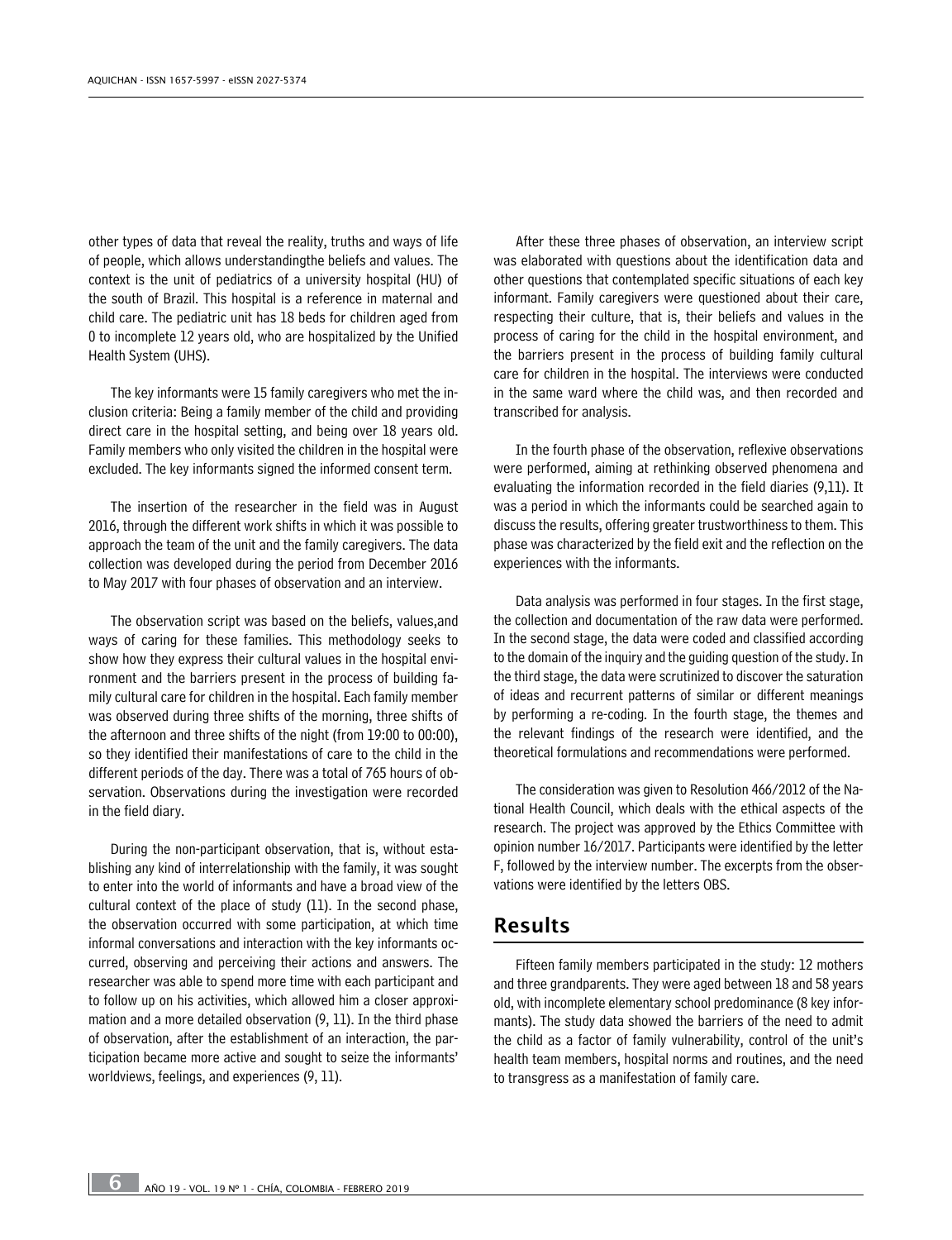## *The need for child hospitalization as a factor of family vulnerability*

The hospitalization is perceived as a disturbing situation, which raises family crisis and disruption situation, being a barrier to care. Hospitalization of the child can make the family caregiver vulnerable emotionally and cause distress and suffering. In this sense, each culture has its way of perceiving, reacting and communicating the disease, as can be evidenced in the statements below.

I was terrified, in shock. I never imagined my daughter being hospitalized [...] (F5)

The hospitalization of the child for the family is a source of suffering, some of them presented anxious and tearful, emotionally unstructured. (OBS)

Imagine my grandchild being hospitalized again for this disease! I was shocked, I cried a lot. Everyone was sad, worried. (F7)

I was scared because we went to the doctor's office and the doctor sent me to the hospital. [...] My son had a high fever a few days ago. (F9)

### *The control of unit health team members*

When the child is hospitalized, the family member appropriates the hospital culture and acquires knowledge about the child's conditions, the institution's functioning standards, the identification and hierarchy of the health team members, in an attempt to provide the best for the child and to organize the care environment.

The institutional norms are reproduced in the behavior of the health team influenced by the customs, roles, and behaviors that are established in the interactions that occur in this scenario.

The family reacts to the control exercised by the health team in their actions in the unit. They are dissatisfied when asked about their care. (OBS)

I think they control us here. Another mother told me that they look inside the bags to see if she brought food from home. They always say how to take care and repeat: "Do you think that I do not know how to take care of my son?" (F8)

## *The norms and routines of the hospital and the need to transgress as a manifestation of family cultural care*

In the hospital, families live with the norms and routines of the place and need to adapt to them. The establishment of schedules by professionals of the nursing team aims to organize the work process and discipline the behavior of children and family caregivers in the pediatric unit.

Faced with the incorporation of hospital culture, the family caregiver becomes more demanding and questioning.

The schedules are very different here, the food comes very early and sometimes he is not hungry. Even because he is taking too much medicine and he gets nauseous, he vomits sometimes. He even lost weight here in the hospital. It seems like everything in the hospital is like that, but it's hard to adapt. (F6)

Families have difficulty adjusting to the times established in the hospital. This fact is revealed as a reason for daily questioning and confrontation. (OBS)

Facing with the imposition of norms and routines, some families are resistant and opt to transgress them. They recognize that they are vulnerable due to the child's illness, requiring understanding and support, which would justify their resistance movements to instituted norms. One of the forms of transgression is to bring food from home to please the child and encourage him to eat. Family practices and knowledge are understood as manifestations of their cultural identities.

If they see us with food, they will not let us enter the hospital. We bring it hidden. The visit has to be quick. It's a lot of bureaucracy. It had to be different. (F9)

The transgression of norms and routines is perceived as common,as a form of coping with the things imposed by them. (OBS)

I even have freedom, because he is my son, but there are also the rules to be fulfilled. Everything here is different. It's complicated, he is missing things and sometimes he cries. (F7)

When they enter the world of the hospital, families begin to take their actions, including those of child care, governed by norms and routines, but do not always acceptable to submit to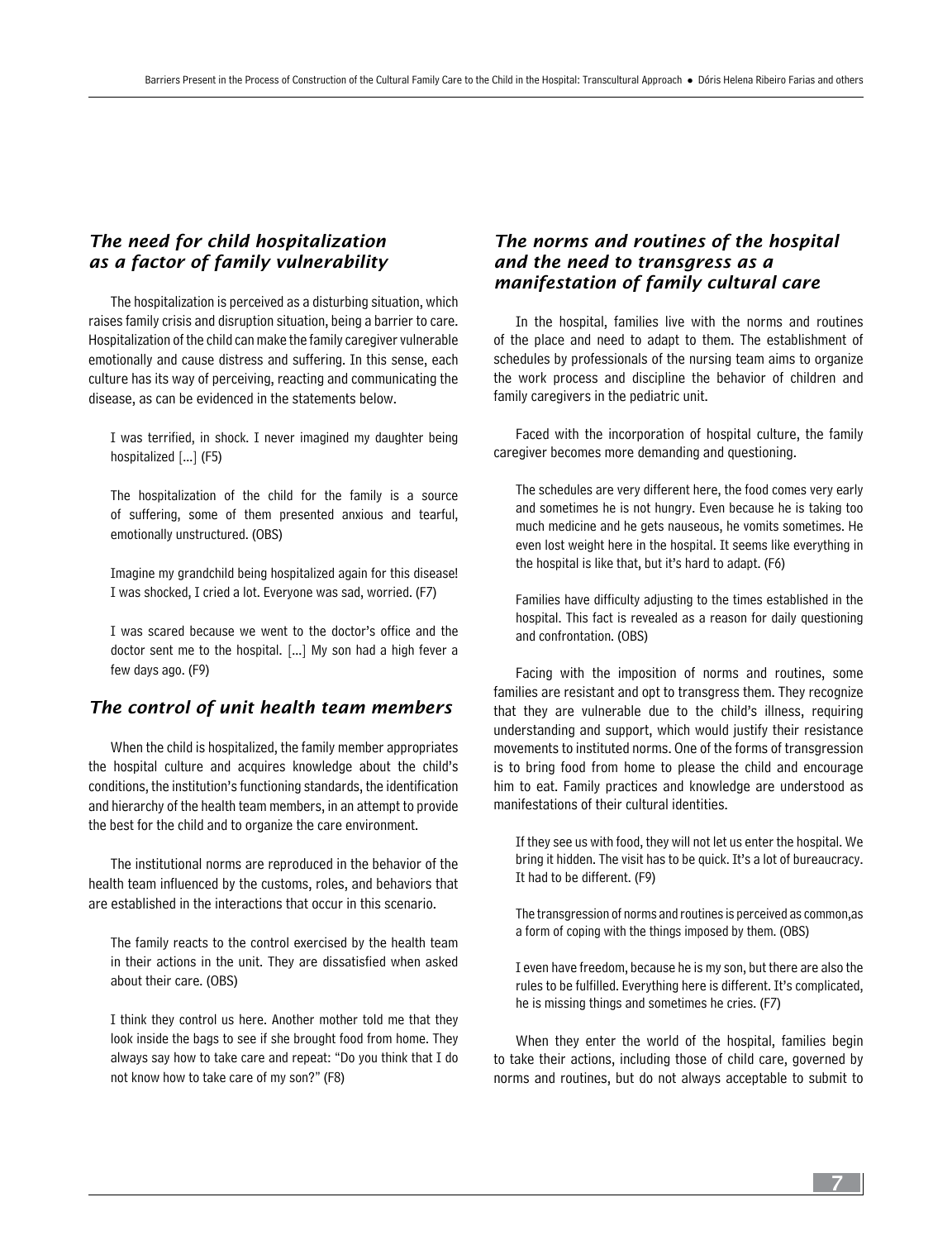them. They mentioned that the norms and routines are emptied of the affective component of care, which makes relationships between the health team and the families more impersonal and bureaucratized, besides relativizing the autonomy of the family as caregiver of their child.

The instituted institutional culture may not provide space for flexibility, dialogue or negotiations. When this occurs, the family can often feel helpless, which hinders them to adapt and develop skills and competencies for child care.

We have hard time here [cry]. No one is coming. Then I washed her clothes and hung them at the window. There's a guild here saying it's forbidden. In fact, I understand that I'm not at home, but they do not understand our side of being in a hospital, without having anyone to bring clothes to us. (F15)

The lack of flexible rules and routines in the hospital weakens the families and hinders their adaptation, favoring their transgression as a form of resistance. (OBS)

I bring hidden food because I refuse to starve. We have to spend the night awake taking care and we need to have a cup of coffee to be strong. (F7)

Norms and routines can be perceived by families as mechanisms of surveillance and control used, apparently, as a form of institutional domain. It is believed that the surveillance performed by the health team for compliance is a mechanism of power used for people and submitted by the institution.

These norms and routines of the hospital are for them to give us orders. They want to make us do things we do not agree with. I want him to take a bottle of milk. (F7)

The institutional culture is based on the imposition of norms and routines, being understood by the families as an attempt of control. (OBS)

You cannot eat anything because it has to be everything from here. They live watching over us. If you are going to eat something, you have to eat it hidden, as if we had stolen it. (F3)

# Discussion

The ways of relating to one another based on the culture and care needs of each person should be respected so the care

performed is meaningful (9). The process of building family cultural care for the child in the hospital is permeated by several barriers. In this study, the barriers were: family vulnerability to child hospitalization, control, norms and routines imposed on families by members of the health team unit, and the need for transgression of norms and routines as a manifestation of family cultural care.

The need for the child's hospitalization makes the family vulnerable and often triggers a crisis with several feelings such as fear, anguish, and guilt. In this sense, during hospitalization, it is often the child-family-health professionals relationship is permeated by a situation of family vulnerability, caused by the distancing between the team and the family, by the perception of team hostility, by the feeling of exclusion and disregard by the team (3).

The family has values, beliefs, and attitudes that are acquired in the environment where they live, which can lead to the existence of a clash between family and hospital culture (14). Thus, it is necessary to negotiate with the family members at each hospitalization for the commitment to care for the child, as each family and each situation are unique. Cultural knowledge means understanding and appreciating culturally specific beliefs and their practices of health care, as well as factors that contribute to building cultural values (15). The act of caring involves respect for the way each individual lives, according to their beliefs, values, customs,and culture (9).

The study found that the hospitalization of a child is a situation that significantly increases the anxiety of family members, who consider nurses and doctors as sources of support (16). Due to the need for hospitalization, the family caregiver may have a sense of incapacity, dependence, insecurity, and lack of control due to the condition of the child's illness (3).

Another barrier of the families in the hospital is the control by the unit health team members over them. Organizations tend to develop a dominant culture (17). In the practice, it is observed that there is a tenuous limit on what the family member can or cannot do when taking care of inside the hospital space. Generally, there is no regulation in the organizations about the family's participation in the care, although the family performs activities with the child during hospitalization. This fact makes the family and professionals of the health team live a silent and implicit relationship of power, in which the care and even responsibility is assumed by the nursing team.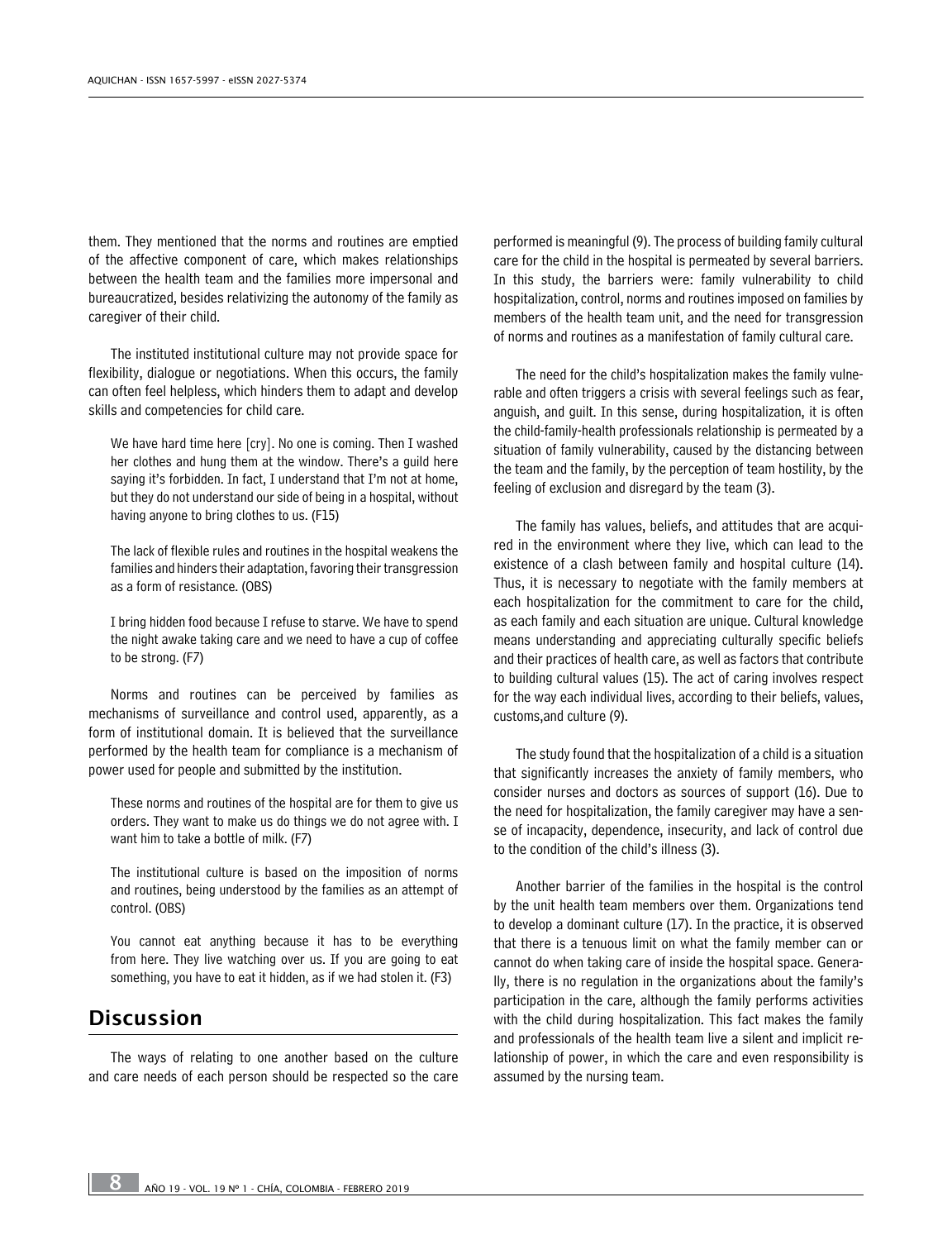Man needs control mechanisms to order his behavior and this is dependent on the control mechanisms acquired by cultural programs (18). The actions developed by the nurses are based on knowledge that converges to the personal and institutional culture. For this, people able to perform such care actions are needed, with respect to the individuality of each person, patient or professional (9).

When this care involves the participation of the family in the care of hospitalized children, there is a need to have a better balance between the power of the professional sector and the valorization of family autonomy to share knowledge and experiences in the groups (19). The balance between culture and science enables to construct effective care practices by positively associating the knowledge of families and nursing professionals (20).

Many professionals adapt to the institutional perspective and use exacerbated control over the families, forgetting their essential role as caregivers. When communicating, the nurse should try to understand the worldview of families of hospitalized children, reflect on their culture, values, beliefs, experiences,and meanings about the moments they lived during the hospitalization of the child (9). In this sense, the family should be recognized as responsible for the health of its members, hearing their doubts, considering their opinion and encouraging their participation (14).

The hospitalization process is accompanied by the imposition of institutional norms and routines with strict hours for bathing, meals, and visits, imposing the loss of the family privacy, affective, social and leisure losses, removing them from their habits and undervaluing their personal characteristics. Also, in many hospitals, there is not suitable family accommodation. Visiting, food and others are suitable for the convenience of the services.

Although families in many situations are submitted to the regulations imposed by the hospital and the team, they create mechanisms of resistance as a way of coping during their coexistence in the hospital. They interpret their ways of acting before the norms and routines of the hospital as forms to be inserted in this environment and, equally, of the team inserting it in the institutional scene, considering that both perspectives are adopted according to the culture of families and hospital institutions (18).

It is important to consider the characteristics and needs of each family through a sensitive listening, respecting their life history and their worldview in the concrete reality of family and child as a way to assist them in this confrontation (9). The use of norms and routines are administrative tools that help the team maintain some distance so they can carry out their care without greater emotional involvement. They seem to be able to frame the families and keep them under control.

Similarities and differences are observed in the way that families coexist and deal with institutional rules and team professionals, as well as in the way the team interprets the movements of the families, getting involved and living with them in the medium of prescriptions and rules during the period of hospitalization. It is evidenced that the institutional norms are an instrument of control and, as the family needs to adapt to the norms and routines imposed by the hospital institution, tending to deny them, which affects their condition of subject and their autonomy (3).

The longer the mothers stay with the child, the more they appropriate the hospital culture. In this context, despite being instruments of control, the compliance of the norms and routines influence the customs, roles, and behaviors that are established in the interactions that occur in this scenario (14).

The relevance of the use of norms and routines in the organization and operation of the pediatrics unit is emphasized, but not as an instrument of subjection and obedience seeking of the familiar caregiver. The work process needs to meet the needs of the child and his/her family caregiver and will allow family practices and spaces of freedom, autonomy, and resistance (5).

The effort to humanize care in pediatrics makes the team need to establish culturally adapted norms and routines that cover the specificities and individualities of each family-child needs. The organization of the work process, elaborated with the intention of caring for the child cannot be an additional source of family suffering and family structure, but a qualification of care (22).

Caring for a hospitalized child should strengthen the link between health professionals and the family, requiring intersubjectivity, and it will be the essential dialogue to maintain care (23). Nurses must negotiate with the family members at each hospitalization of the child, because by respecting the care of the child, the family is directly committed to their basic needs (24).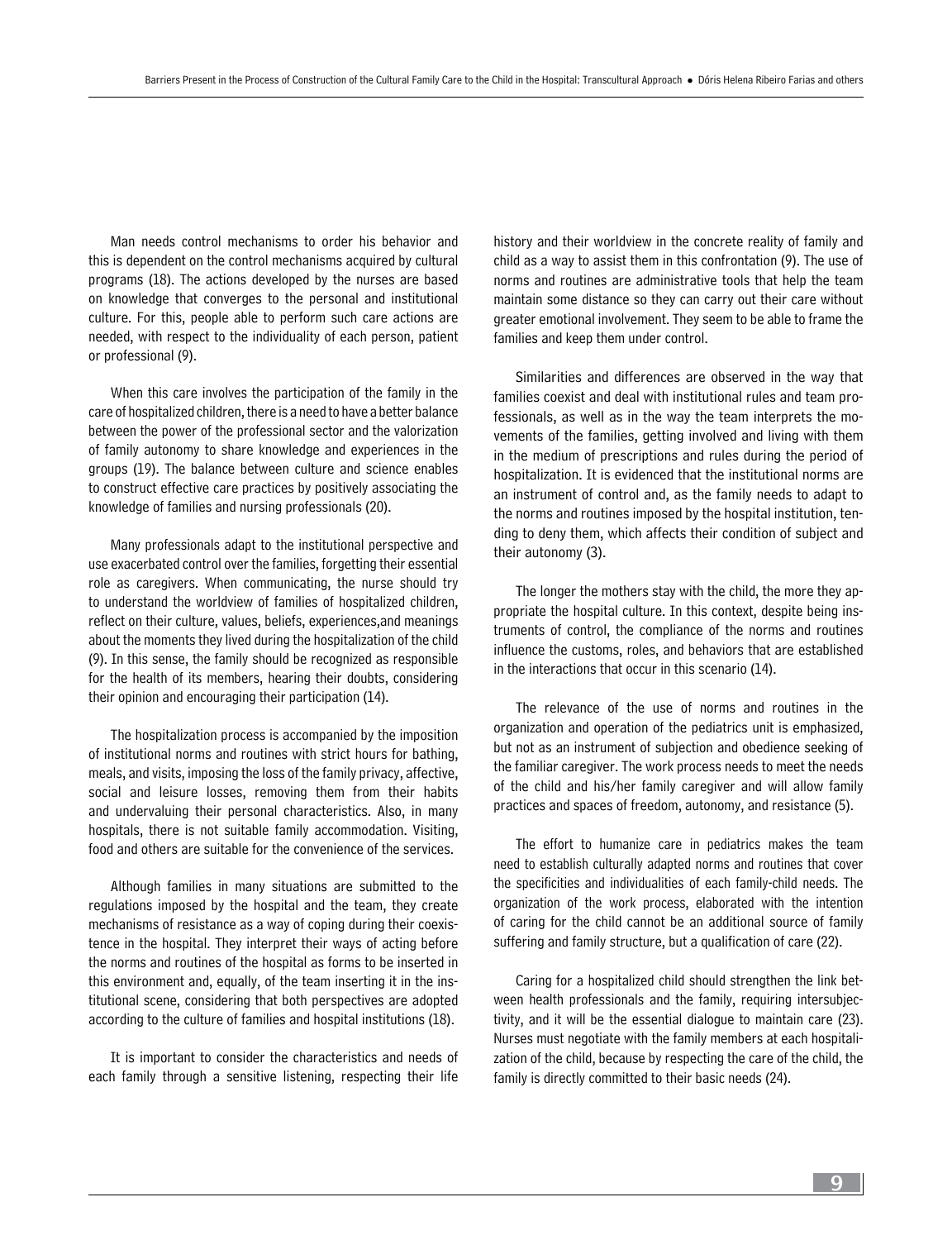The organization of the team focused on the care of the child and his/her family contributes to the proposal of norms and hospital routines directed to a participatory management (25), which allows the construction of a work that privileges the health team actions of an ethical and democratic form.

# Conclusion

Hospitalization is perceived as a disruptive situation in the life of any person and has special contours when it happens to the child. It is emphasized that each culture has its way of perceiving, of reacting and communicating the disease, constituting a phenomenon rarely anticipated in the scope of care.

The barriers imposed in the cultural family care process to the child in the hospital, there is the need for hospitalization of the child as a factor of family vulnerability, control of the unit's health team members, hospital norms and routines, and the need for transgress as a manifestation of family care.

It was concluded that there is a need for greater interaction with families, to accept the challenge of let them participate and to create reception spaces to facilitate the expression of their difficulties and possibilities of assistance, which would minimize barriers that hinder expression of the cultural care to the child. It is important to understand culture as a therapeutic instrument to be apprehended in hospital care.

The limitation of the study was to be carried out in a single context. Future research should be carried out in other contexts about cultural family care and how nursing has been contemplating transculturality in its professional work, which may contribute with new findings on this theme.

Conflict of interest: None declared.

# References

- 1. Santos DR, Bonfim CS, Mazza VA, Wall ML, Alves M.Processo de brincar da criança hospitalizada guia do pelo modelo lúdico. Cogitare Enferm. 2014;14(3):617-20. DOI: [10.5380/ce.v19i3.36669](http://dx.doi.org/10.5380/ce.v19i3.36669)
- 2. Nascimento WG, Silva G, Oliveira JMS,Moura MGM, Santos RVO.Humanização da equipe de enfermagem no contato com a criança e a família através do lúdico: um relato de experiência. Revista da Universidade Vale do Rio Verde. 2016;14(1):113-21. DOI: [10.5892/ruvrd.v14i1.2438](http://dx.doi.org/10.5892/ruvrd.v14i1.2438)
- 3. CôaTF, Pettengill MAM. The vulnerability experienced by the family of children hospitalized in a pediatric intensive care unit. Rev. Esc. Enferm. USP. 2011;45(4):825-32. DOI: [10.1590/S0080-62342011000400005](http://dx.doi.org/10.1590/S0080-62342011000400005)
- 4. [Valderrama SML,](https://www.ncbi.nlm.nih.gov/pubmed/?term=Valderrama Sanabria ML%5BAuthor%5D&cauthor=true&cauthor_uid=28569971) [Muñoz de RL.](https://www.ncbi.nlm.nih.gov/pubmed/?term=Mu%C3%B1oz de Rodr%C3%ADguez L%5BAuthor%5D&cauthor=true&cauthor_uid=28569971) Needs of Parents in Caring for Their Children in a Pediatric Intensive Care Unit. Invest Educ Enferm. 2016;34(1):29-37. DOI: [10.17533/udea.iee.v34n1a04](http://dx.doi.org/10.17533/udea.iee.v34n1a04)
- 5. Xavier DM, Gomes GC, Santos SSC, Lunardi VL, Pintanel AC,Erdmann AL. A família na Unidade de Pediatria: convivendo com normas e rotinas hospitalares. Rev Bras de Enferm. 2014;67(2):181-6. DOI: [10.5935/0034-7167.20140023](http://dx.doi.org/10.5935/0034-7167.20140023)
- 6. Andrade R, Marques A, Leite A, Martimiano R, Santos B, Pan R et al. Necessidades dos pais de crianças hospitalizadas: evidências para o cuidado. Rev Eletr de Enferm. 2015;17(2):379-94. DOI: [10.5216/ree.v17i2.30041](http://dx.doi.org/10.5216/ree.v17i2.30041)
- 7. Cabral PF de A, Oliveira BE de, Anders JC, Souza AIJ de, Rocha PK. Percepção da criança e do adolescente em estar dependente de tecnologia: aspectos fundamentais para o cuidado de enfermagem. Texto contexto enferm.[internet]. 2013;22(2):343-51. DOI: [10.1590/S0104-07072013000200010](http://dx.doi.org/10.1590/S0104-07072013000200010)
- 8. Machado A, Sousa M, Silva M, Coutinho S, Reichert A, Collet N. Dificuldades para a efetivação do acolhimento hospitalar durante a internação de crianças com doença crônica. Rev Enferm UERJ. 2015;23(4):556-61. DOI: [10.12957/](http://dx.doi.org/10.12957/reuerj.2015.5960) [reuerj.2015.5960](http://dx.doi.org/10.12957/reuerj.2015.5960)
- 9. Leininger M.Culture care diversity and universality: a world wide nursing theory. 2ª ed. Toronto: JonesandBartle; 2006.
- 10. Vasli P, Salsali M. Parents' participation in taking care of hospitalized children: A concept analysis with hybrid model. Iran.J Nurs Midwifery Res. 2014;19(2):139-44. Available from: [https://www.ncbi.nlm.nih.gov/pmc/articles/](https://www.ncbi.nlm.nih.gov/pmc/articles/PMC4020022/) [PMC4020022/](https://www.ncbi.nlm.nih.gov/pmc/articles/PMC4020022/)